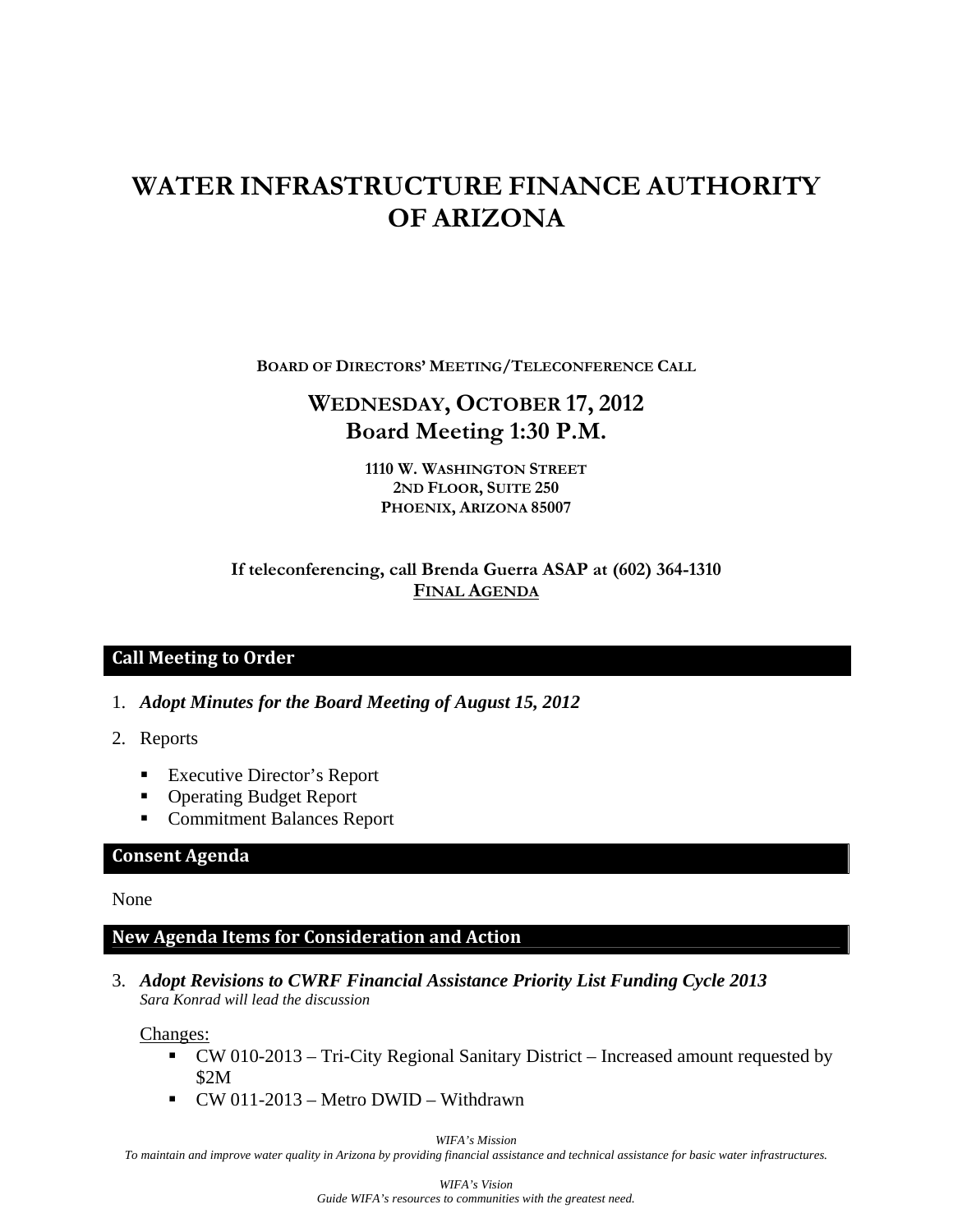#### 4. *Adopt Revisions to DWRF Financial Assistance Priority List Funding Cycle 2013 Sara Konrad will lead the discussion*

Add:

- $\bullet$  DW 027-2013 Humboldt Water System \$160,000
- $\bullet$  DW 024-2013 Truxton Canyon Water Company \$419,208
- $\bullet$  DW 025-2013 Appaloosa Water Company \$60,000
- $\bullet$  DW 028-2013 Metro DWID \$400,000
- $\blacksquare$  DW 026-2013 City of Prescott \$15,921,582
- 5. **Review, Discuss & Possible Action:** 2013 Cycle 1 Planning and Design Assistance Grants *Sara Konrad will lead the discussion*
- 6. **Review, Discuss & Possible Action:** Approve Loan Resolution 2013-006 and Due Diligence Summary CW 005-2013 – Big Park Domestic Wastewater Improvement District – CWRF – \$5,505,900 – *Sara Konrad will lead the discussion*
- 7. **Review, Discuss & Possible Action:** Approve Loan Resolution 2013-007 and Due Diligence Summary DW 002-2013 – Town of Clarkdale – DWRF – \$1,600,000 – *Sara Konrad will lead the discussion*
- 8. **Review, Discuss & Possible Action:** Approve Loan Resolution 2013-008 and Due Diligence Summary DW 008-2013 – Sunland Water Company – DWRF – \$122,050 – *Sara Konrad will lead the discussion*
- 9. *Adopt/Modify/Terminate Operating Policies and Procedures:* Adopt Updated Operations Management Policies **–** *Sara Konrad will lead the discussion*
- 10. *Adopt/Modify/Terminate Operating Policies and Procedures:* Adopt Updated Technical and Environmental Policy – *Sara Konrad will lead the discussion*

#### **Update, Discussion or Presentation**

- 11. New Business/Issues:
	- Next Committee Meeting Date Wednesday, December 5, 2012 at 1:30 pm in Phoenix, Arizona
	- Next Board Meeting Date Wednesday, December 19, 2012 at 1:30 pm in Phoenix, Arizona
- 12. Old Business/Issues

### **Meeting Conclusion & Adjournment**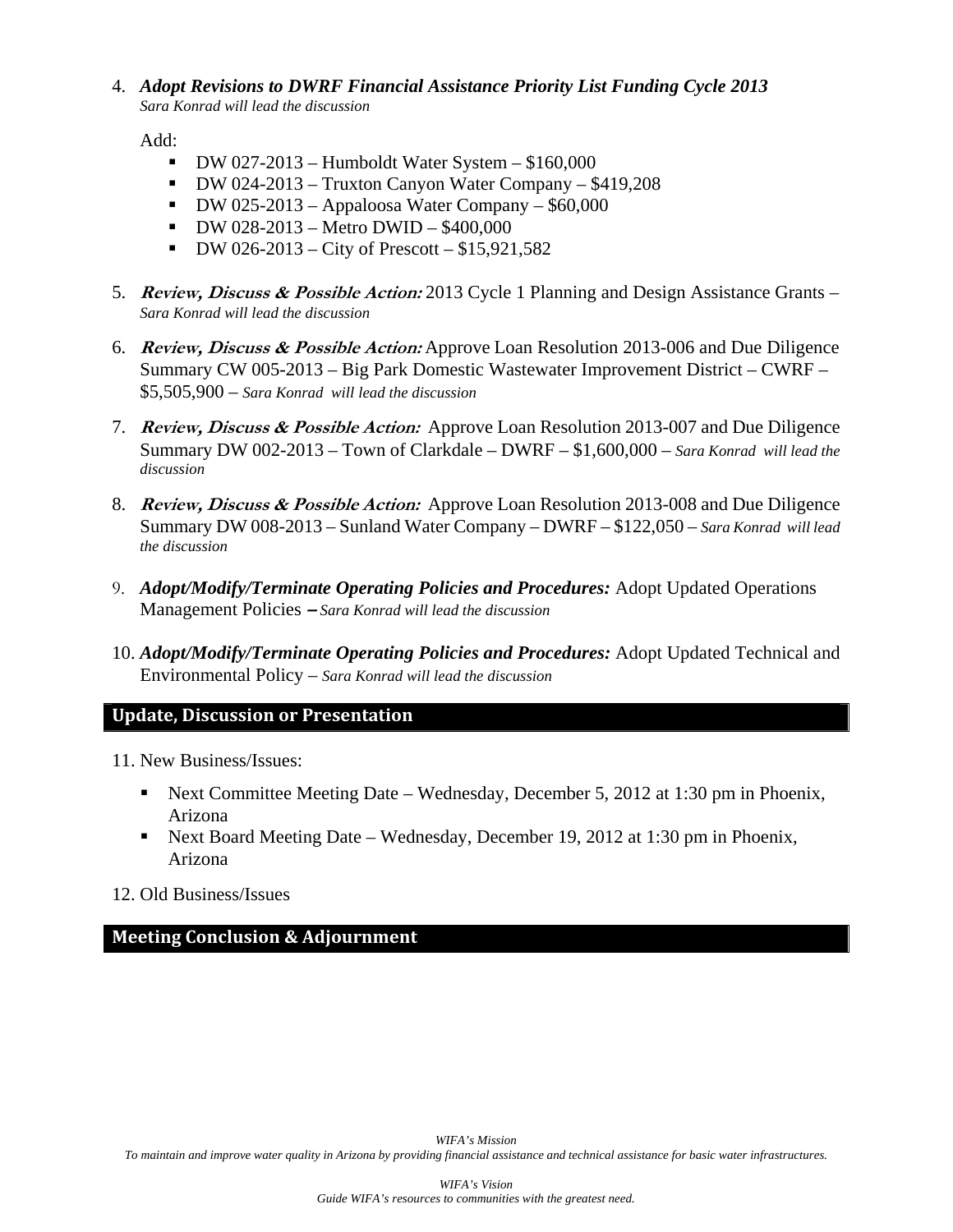#### **Arizona's Clean Water Revolving Fund 2013 Funding Cycle - Priority List for Clean Water Revolving Fund October 2012**

| PPL            | <b>Rank Applicant</b>                             | Population  | County          | Project<br><b>Project Name</b><br><b>Number</b>                                                                      |          | <b>Amount Requested /</b><br><b>Probable Green</b><br>Amount | <b>Subsidy</b><br>Rate |
|----------------|---------------------------------------------------|-------------|-----------------|----------------------------------------------------------------------------------------------------------------------|----------|--------------------------------------------------------------|------------------------|
|                | *Pinewood Sanitary District                       |             |                 | East and West Commercial Sewering and Sewering Northlodge Subdivision<br>6,000 Coconino and Northernaire Subdivision | 002 2013 | \$2,500,000.00                                               | 80%                    |
| $\overline{2}$ | *Ash Fork Sanitary District                       |             | 650 Yavapai     | Centralized Wastewater Collection/Treatment System                                                                   | 004 2013 | \$5,500,000.00                                               | 80%                    |
| 3              | Tri-City Regional Sanitary District               | 4,014 Gila  |                 | <b>Tri-City Regional Sanitary District</b>                                                                           | 010 2013 | \$37,998,120.00                                              | 80%                    |
| $\overline{4}$ | *Springerville, Town of                           |             | 1,900 Apache    | Sewer System Rehabilitation - Line Replacement and East Lift Station and<br><b>Monitor System</b>                    | 003 2013 | \$600,000.00                                                 | 75%                    |
| 5              | *Gila Bend, Town of                               |             | 1,980 Maricopa  | <b>Wastewater Treatment Plant</b>                                                                                    | 007 2013 | \$4,609,500.00                                               | 80%                    |
| 6              | **Buckeye, Town of                                |             |                 | 25,000 Maricopa Reclaimed Water System Improvements                                                                  | 006 2013 | \$4,500,000.00<br>Categorical<br>\$490,000.00                | 80%                    |
|                | Big Park Domestic Wastewater Improvement District |             | 2,500 Yavapai   | Big Park DWWID 2012 - WWTP Improvements                                                                              | 005 2013 | \$8,000,000.00                                               | 85%                    |
| 8              | Buckeye, Town of                                  |             | 25,000 Maricopa | <b>Industrial Park Lift Station</b>                                                                                  | 008 2013 | \$1,400,000.00                                               | 80%                    |
| 9              | San Luis, City of                                 | 25,505 Yuma |                 | Juan Sanchez, 7th Ave Lift Station                                                                                   | 012 2013 | \$3,000,000.00                                               | 85%                    |
| 10             | Buckeye, Town of                                  |             |                 | 25,000 Maricopa Apache Road sewer line extensions                                                                    | 009 2013 | \$600,000.00                                                 | 80%                    |

**Total:**

**\$68,707,620.00** 

 *\* Disadvantaged communities*

*\*\* New project on PPL*

*\*\*\* Eligible for Green Project Reserve*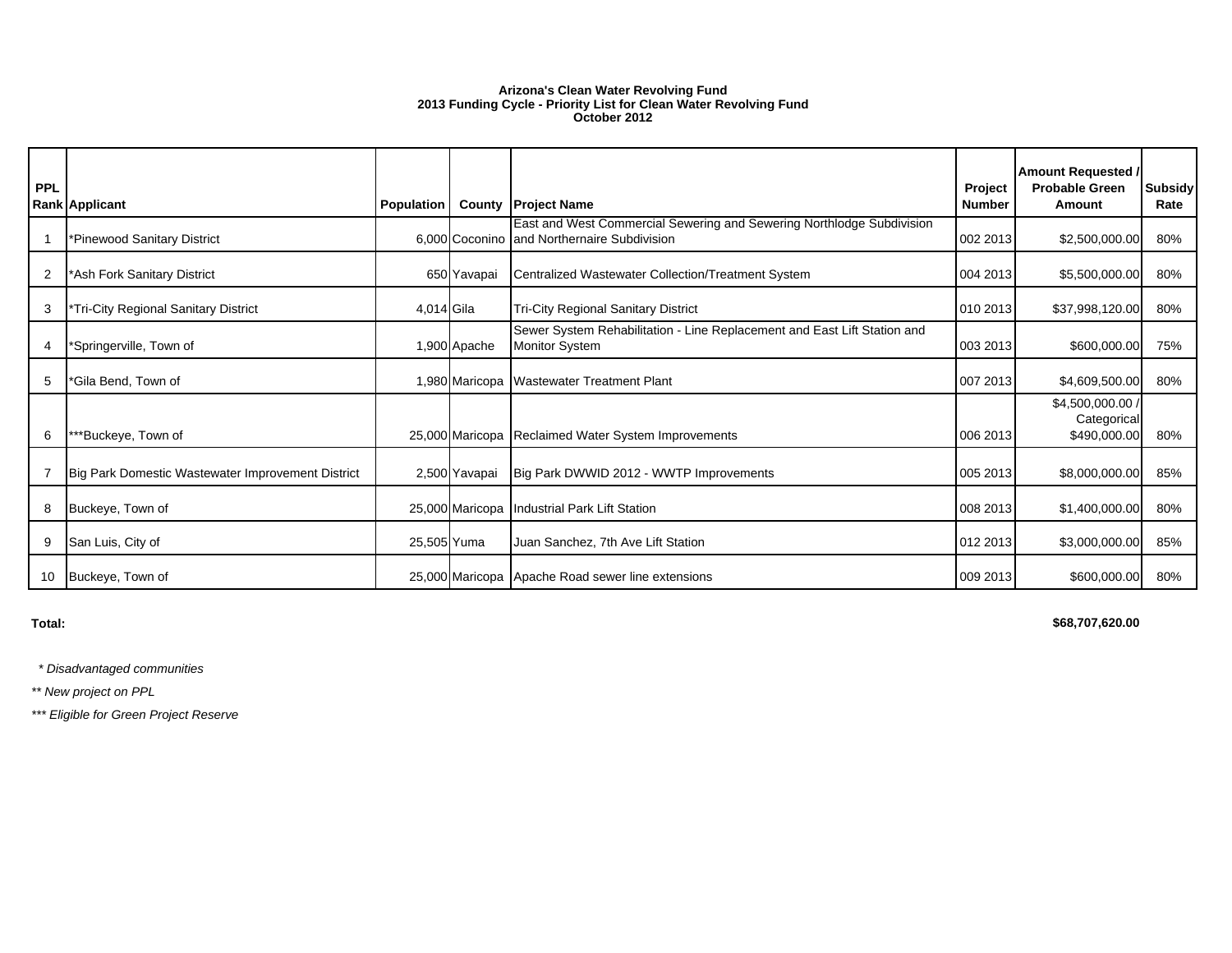#### **Arizona's Clean Water Revolving Fund 2013 Funding Cycle - Fundable Range October 2012**

| <b>Fundable</b> |            |                                                   |                   |         |                                         |               |                         |                |
|-----------------|------------|---------------------------------------------------|-------------------|---------|-----------------------------------------|---------------|-------------------------|----------------|
| Range           | <b>PPL</b> |                                                   |                   |         |                                         | Project       | Amount                  | <b>Subsidy</b> |
| Rank            |            | <b>Rank Applicant</b>                             | <b>Population</b> |         | <b>County IProject Title</b>            | <b>Number</b> | Reauested               | Rate           |
|                 |            | Big Park Domestic Wastewater Improvement District | 2,500             | Yavapai | Big Park DWWID 2012 - WWTP Improvements |               | 005 2013 \$8,000,000.00 | 85%            |

**Total:**

**\$8,000,000.00**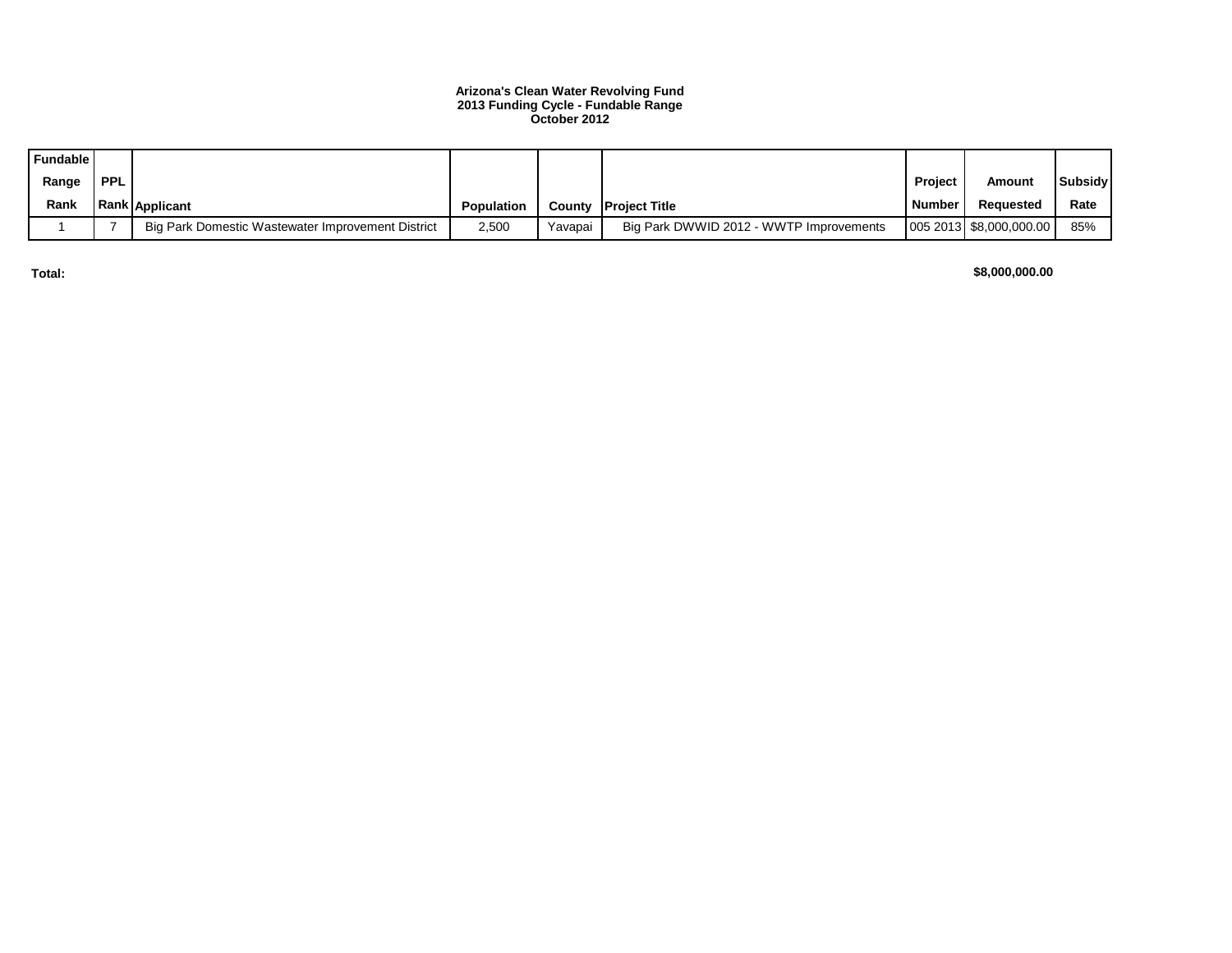#### **Arizona's Drinking Water Revolving Fund 2013 Funding Cycle - Priority List for Drinking Water Revolving Fund October 2012**

| <b>PPL</b>     | Rank Applicant                                               | <b>Population</b> | County          | Project<br>Number<br><b>Project Name</b>                                             |          | <b>Amount Requested</b><br>/ Probable Green<br><b>Amount</b> | <b>Subsidy</b><br>Rate |
|----------------|--------------------------------------------------------------|-------------------|-----------------|--------------------------------------------------------------------------------------|----------|--------------------------------------------------------------|------------------------|
| $\mathbf{1}$   | *Cienega Water Company                                       |                   | 140 La Paz      | Fluoride Treatment and System Upgrades                                               | 007 2013 | \$50,000.00                                                  | 80%                    |
| $\overline{2}$ | Sulger Water Company #2                                      |                   | 50 Cochise      | Well, Tank and Disinfection System Improvements                                      | 022 2013 | \$56,000.00                                                  | 80%                    |
| 3              | Sunland Water Company                                        |                   | 170 Pinal       | New Well and Blending Plan for Arsenic Compliance                                    | 008 2013 | \$122,050.00                                                 | 80%                    |
| $\overline{4}$ | */**Humboldt Water System                                    |                   | 690 Yavapai     | Water Treatment Facility Humboldt Water System                                       | 027 2013 | \$160,000.00                                                 | 80%                    |
| 5              | **Truxton Canyon Water Company                               |                   | 2,136 Mohave    | Arsenic Treatment, Transmission Replacement, & Well Electric Changover               | 024 2013 | \$419,208.00                                                 | 85%                    |
| 6              | *Clear Springs Utility Company                               |                   | 1,180 Cochise   | Clear Springs Utility Consolidation & Upgrades                                       | 009 2013 | \$511,000.00                                                 | 75%                    |
| $\overline{7}$ | */***Rim Trail Domestic Water<br><b>Improvement District</b> |                   | 25 Gila         | Rim Trail Surface and Groundwater Sustainability Upgrade                             | 004 2013 | \$250,000.00<br>Categorical<br>\$23,700.00                   | 80%                    |
| 8              | ***Litchfield Park Service Company                           |                   | 39,000 Maricopa | Airline Reservoir Solar Project / LPSC                                               | 017 2013 | \$1,170,000.00 /<br>Categorical<br>\$1,170,000.00            | 85%                    |
| 9              | Litchfield Park Service Company                              |                   | 39,000 Maricopa | LPSCO Recharge Wells<br>018 2013                                                     |          | \$1,755,000.00                                               | 85%                    |
| 10             | Payson, Town of                                              | 15,500 Gila       |                 | Payson Cragin Project Phase II                                                       | 006 2013 | \$6,250,000.00                                               | 80%                    |
| 11             | *Clarkdale, Town of                                          |                   | 4,097 Yavapai   | Twin 5s Water Main Replacement                                                       | 002 2013 | \$1,600,000.00                                               | 80%                    |
| 12             | Livco Water Company                                          |                   | 850 Apache      | Refurbish exterior of water tank #1<br>019 2013                                      |          | \$30,000.00                                                  | 80%                    |
| 13             | Springerville, Town of                                       |                   | 1,900 Apache    | <b>Water System Improvements</b><br>016 2013                                         |          | \$1,100,000.00                                               | 80%                    |
| 14             | East Slope Water Company                                     |                   | 3,787 Cochise   | System Improvements (Storage, Booster Pumps, Well Improvements, Main<br>Replacement) | 010 2013 | \$282,748.00                                                 | 90%                    |
| 15             | Sonoita Valley Water Company                                 |                   | 327 Santa Cruz  | System Consolidation                                                                 | 013 2013 | \$228,000.00                                                 | 85%                    |
| 16             | Clarkdale, Town of                                           |                   | 4,026 Yavapai   | Water System Security Improvements                                                   | 003 2013 | \$68,000.00                                                  | 80%                    |
| 17             | Buckeye, Town of                                             |                   | 25,000 Maricopa | Sundance to Historic Town Water Connection                                           | 001 2013 | \$5,500,000.00                                               | 80%                    |
| 18             | Sandario Water Company                                       | 1,000 Pima        |                 | Capital Improvements (Storage, Pipe Replacement)                                     | 014 2013 | \$780,000.00                                                 | 80%                    |
| 19             | Payson Water Company, Inc.                                   | 1,148 Gila        |                 | Mesa del Caballo Supplemental Water Supply Project                                   | 005 2013 | \$1,150,000.00                                               | 80%                    |
| 20             | Southland Water Company                                      |                   | 1,958 Cochise   | System Improvements                                                                  | 020 2013 | \$1,045,941.00                                               | 85%                    |
| 21             | San Luis, City of                                            | 25,505 Yuma       |                 | Well Upgrades, Interconnect and Filtration System                                    | 023 2013 | \$2,800,000.00                                               | 85%                    |
| 22             | **Appaloosa Water Company                                    |                   | 630 Yavapai     | Backup Generator                                                                     | 025 2013 | \$60,000.00                                                  | 85%                    |
| 23             | *Metro Domestic Water Improvement<br><b>District</b>         | 47,954 Pima       |                 | Equip Riverside Well                                                                 | 028 2013 | \$400,000.00                                                 | 85%                    |
| 24             | **Prescott, City of                                          |                   | 39,843 Yavapai  | Zone 12, 19 and 27 Water Infrastructure Improvements<br>026 2013                     |          | \$15,921,582.00<br>$A + A = A \bullet B \bullet A$           | 85%                    |

**Total:**

\* *Disadvantaged communities*

*\*\* New project on PPL*

*\*\*\* Eligible for Green Project Reserve*

**\$41,709,529.00**